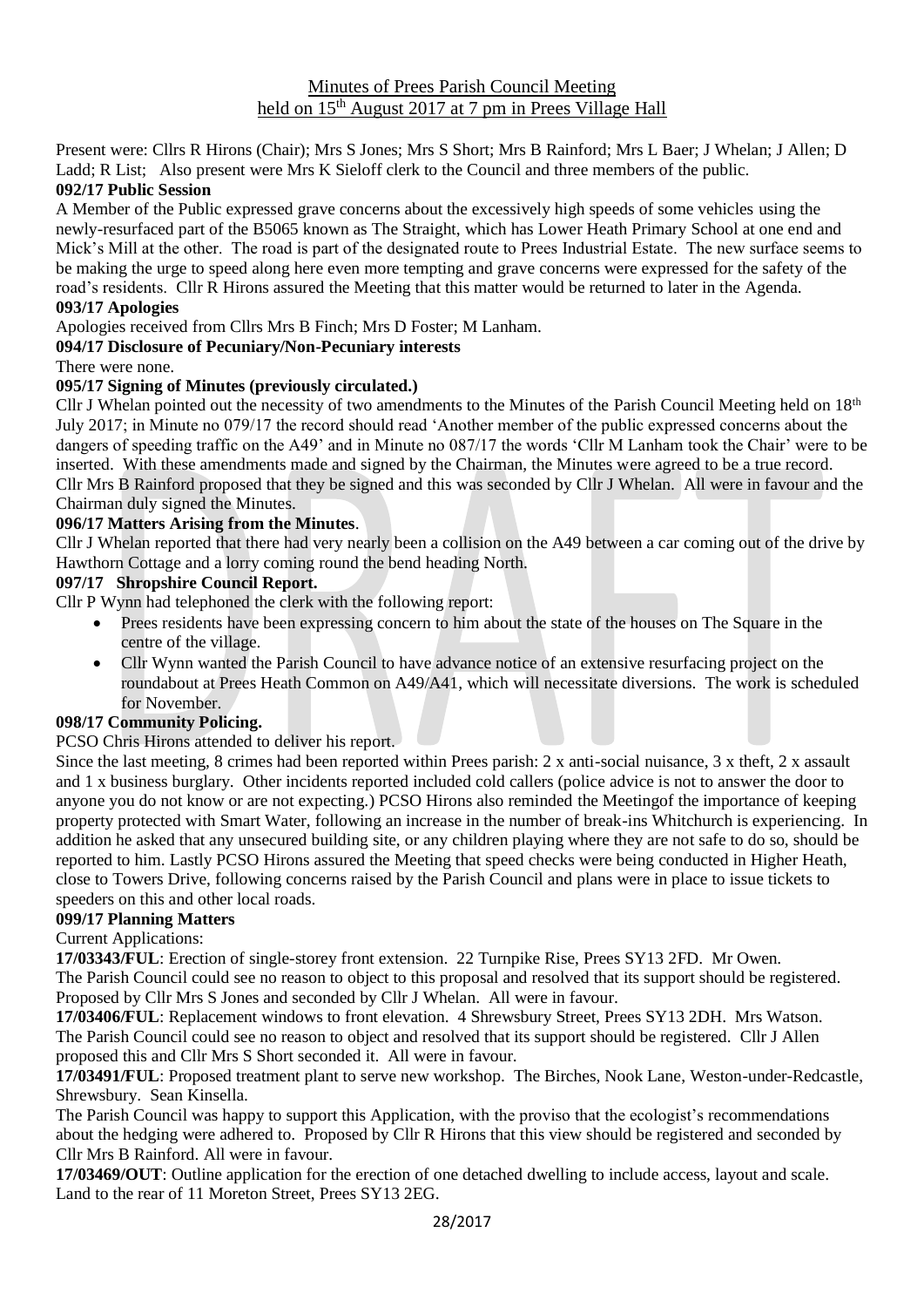The Chairman noted concerns expressed by residents to the Parish Council about this proposal. The Parish Council is of the opinion that this is undesirable backland development on a site to which entry and exit is unsuitable, being both difficult and busy. Sight-lines go across the neighbour's garden and the permanence of these could not be guaranteed. In addition, the proposed builing would not sit well with the surrounding properties which all have road frontage. For these reasons the Parish Council resolved to object to this proposal. This was proposed by Cllr R Hirons and seconded by Cllr Mrs S Jones. All were in favour.

**17/03237/FUL**: Erection of a two-storey side extension. 10 Pheasant Close, Prees

The Parish Council saw no reason to object to this proposal and resolved that its support should be registered. Proposed by Cllr J Whelan and seconded by Cllr J Allen. All were in favour.

**17/03501/FUL**: Erection of agricultural storage building and stables to include change of use of land. Newbury House, Lower Heath, Prees

The Parish Council expressed concerns that the proposed building looks more like a house than an agricultural building: it is two-storey with windows and stairs and its design is inconsistent with its stated purpose. The Parish Council resolved to register its objection to the proposal. This was proposed by Cllr R Hirons and seconded by Cllr Mrs L Baer. All were in favour.

**17/03585/FUL**: Erection of part two-storey/part single-storey rear extension. Wood Cottage, Lacon Street, Prees SY13 2EP. Mr W and Mrs C Edwards.

The Parish Council could see no reason to object to this proposal and resolved to have its support registered. Proposed by Cllr R Hirons and seconded by Cllr Mrs B Rainford. All were in favour.

**17/03775/OUT**: Outline application for the erection of up to five residential dwellings including access of Shrewsbury Street. Proposed residential development to the West of Shrewsbury St, Prees. Messrs John and William Nash. Cllr R Hirons reminded the Meeting that this site is part of an area identified and approved for housing development and therefore the Parish Council would have no objection in principle, but the stumbling-block is the access. Cllrs expressed the view that in order to minimise the issues of access, the site needs to be considered as a whole: piecemeal development will not work. SAMDev was approving the *whole* site, and in the view of the Parish Council the various owners of the parcels of land need to consult together and decide on a holistic approach to the development of the land. The Parish resolved to register its objection to the current proposal: proposed by Cllr R Hirons and seconded by Cllr J Whelan. All were in favour..

Planning Decisions received:

- 17/02001/FUL: Change of use from Tyre Depot to mixed use Tyre Depot and Car Sales. Tyreworks, London Road, Higher Heath, Whitchurch.
- *Permission granted.*
- 17/02403/FUL: Siting of a static caravan for holiday-let use. Platt Farm, Whitchurch Road, Prees. *Permission refused*.
- 17/02632/LBC: Demolition of the 'Piggery' building by hand to maximise the re-use of listed materials, retaining and rebuilding the main outer wall and small outbuilding with stated reclaimed materials affecting a Grade 2 listed building. The Clock House, Sandford, Whitchurch SY13 2AW. *Permission granted*.
- 17/03134/TPO: Proposed tree works: 1 x Beech crown reduce over roadside by up to 2.5m protected by the North Shropshire District Council (Grocontinental Ltd, Heathwood Rd, Higher Heath) TPO 1993. Road Haulage Depot, Heathwood Road, Higher Heath, Whitchurch SY13 2HF. *Permission granted.*

Other planning matters:

Report on site-visit 4th August 2017 by Cllrs R Hirons, Mrs D Foster and Cllr D Ladd, in connection with 17/03646/TCA: Reduce by up to 50% mixed species hedge of Hawthorn and Hazel and remove two branches of one Cherry tree within Prees conservation area. Orchard Cottage, Constables Courtyard, Shrewsbury St, Prees SY13 2GA. Cllr R Hirons reported that no reason to object to the proposal had been identified, and that the clerk had been asked to register the Parish Council's support for the application.

# **100/17 Parish Matters.**

• Mobile Phone Tower update: Cllr R Hirons reminded the Meeting that the Parish Council has sent a letter to Shropshire Council objecting to the fact that they have not upheld our formal complaint about their mistake. A response is awaited. Also, although the Applicants have been invited to meet with the Parish Council, they have declined to do this at the current time. Cllr Hirons suggested, that as we seem to have no recourse to redress at all in this matter, that the law itself needs to be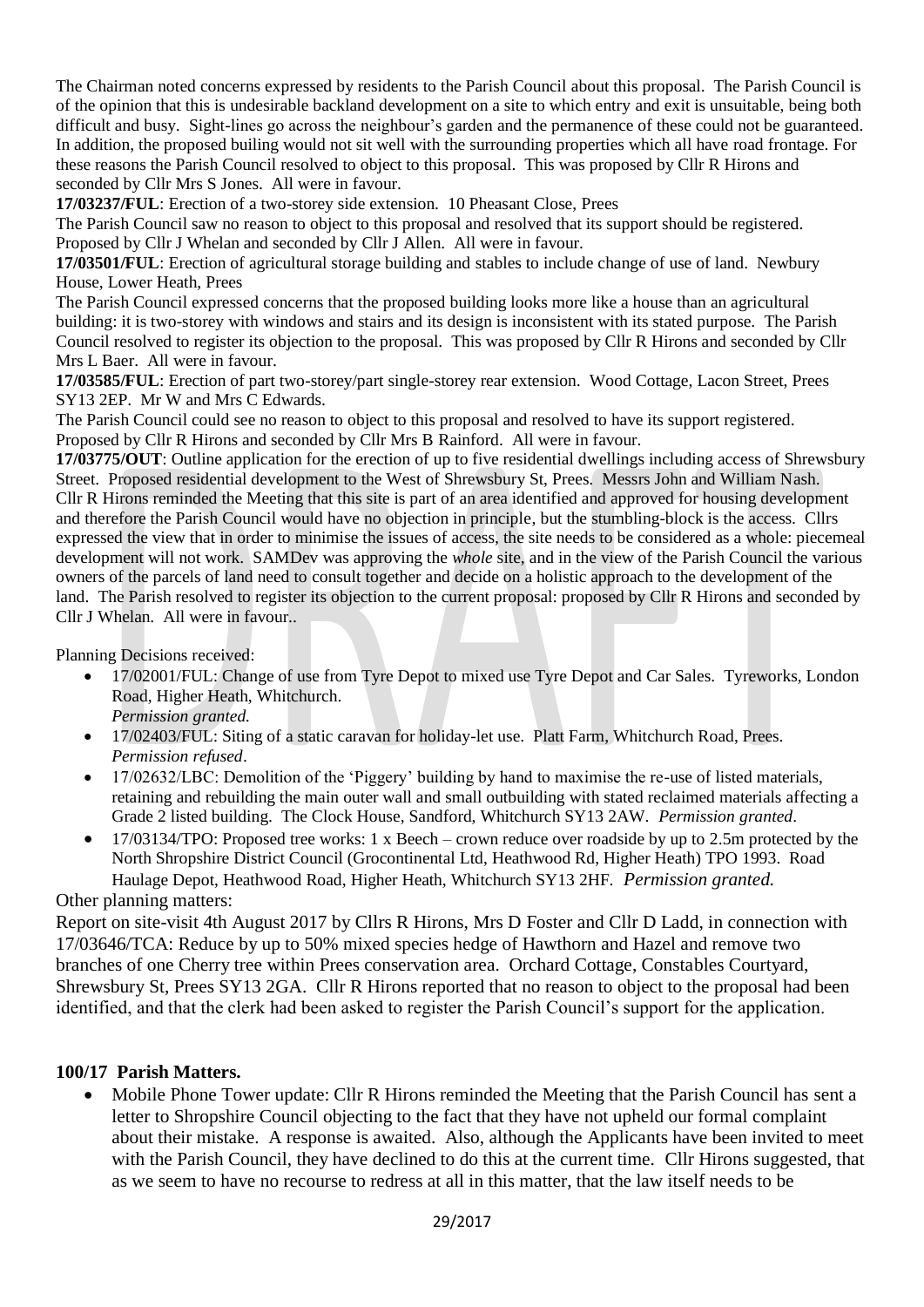reviewed. He suggested that a letter be sent to the Minister responsible for planning matters. Cllr J Whelan proposed that the letter should be written and this was seconded by Cllr Mrs S Short. All were in favour.

- Additional defibrillators to be held locally? There are currently defibrillators at Higher Heath Village Hall, at the Fire Station and at the Cricket Club. In Prees an ambulance can be 30 minutes to an hour away, and the huge advantage of this equipment is that it can be successfully used by complete amateurs. Cllr J Whelan told the Meeting that his work-place was provided with a defibrillator free-of-charge by the Ambulance Service and it is also maintained without charge by them. It was resolved that enquiries should be made of the West Midlands Ambulance Service and Cllr D Ladd offered to take this forward.
- Pavilion demolition: update. The clerk reported that she is having difficulty persuading any suitably-qualified contractor to quote for the groundworks part of the disconnection of the electricity. The Parish Council resolved that Scottish Power should be engaged to do the complete work of disconnection. Proposed by Cllr Mrs S Jones and seconded by Cllr Mrs B Rainford. All were in favour.
- Hazardous buildings at The Square, Prees. The clerk was asked to write to the Conservation Department at Shropshire Council to advise them of concerns about the safety of the roof on the front building in particular, amidst general concern for the state of this group of unfinished buildings. The clerk reported that she has written to Miss Melanie Hollis to ascertain who is now the owner of these buildings following Mr Denzil Hollis's demise.
- Traffic priorities in Prees village centre. Cllr J Whelan spoke of the difficulties the bus faces when trying to access the village centre and it is confronted with vehicles parked inconsiderately. Double yellow lines would not help as they cannot be enforced. Cllr Whelan suggested that the Parish Council could collate any complaints reported and send them to Shropshire Council.
- Cycle groups use of the A49. Cllr J Allen expressed his concern about the hazardous activities he witnessed as a spectator of a recent cycle race held on the A49. He reported that during dreadfully wet weather the road was flooded, it was dark, cyclists had no lights and were in the middle of the road to avoid the puddles. Resting cyclists congregated at the petrol station and were spilling out on to the road. Neither motorists or cyclists could see properly in the awful conditions. Cllr Allen advised that it had been a potentially very dangerous situation and he proposed that the Parish Council should find out who licenses these activities and who is responsible for ensuring the safety of those involved. This was seconded by Cllr Mrs B Rainford and all were in favour. Clerk to enquire of Police.
- Speeding vehicles on B5065at Lower Heath: Clerk to write to Highways requesting traffic-calming measures and emphasising that since the resurfacing this road has become a dangerous race-track.

# **101/17 Parish Council Matters**

- Possible employment of a handyman by Parish Council. This item was carried forward to await Cllr M Lanham's return.
- Reminder of photoshoot at Higher Heath Playground Wednesday August 16<sup>th</sup> 2.30 pm. All councillors who can were asked to attend the photoshoot documenting the donation of a seat by Grocontinental to complement the fitness equipment funded by an Awards for All grant from the Big Lottery fund.
- Possibility of applying for a Heritage Lottery Grant to fund activities commemorating Prees Heath Common's part in WW1: Cllr Mrs B Rainford reported that this project only needed Prees Parish Council to head it up: all the work apart from a small amount of administration would be done by Shropshire Wildlife Trust. Cllr R Hirons expressed concerns that the clerk's workload would be increased and he also expressed unease about applying for a grant to be used on land that belonged to a different parish. The Parish Council wondered why Whitchurch Rural Parish Council were not interested in applying for the funding themselves. (The clerk reported that she had emailed the clerk of Whitchurch Rural to ascertain their thoughts on these matters, but their next Parish Council meeting was not until early September.) Cllr Rainford offered to invite a representative from Shropshire Wildlife Trust to come and explain the proposed project to the Parish Council and this course of action was supported by all.
- West Mercia Fire and Rescue Governance Consultation. Cllr J Whelan reported on the proposal for the West Mercia Police and Crime Commissioner to take over the governance of Hereford and Worcester Fire and Rescue Service and Shropshire FRS. He advised the Council that it is claimed that this would save £4m, but as the police and fire services have fundamentally different roles it is difficult to see how the scheme would work and how the Fire and Rescue Services, who already provide an excellent service, could be improved by